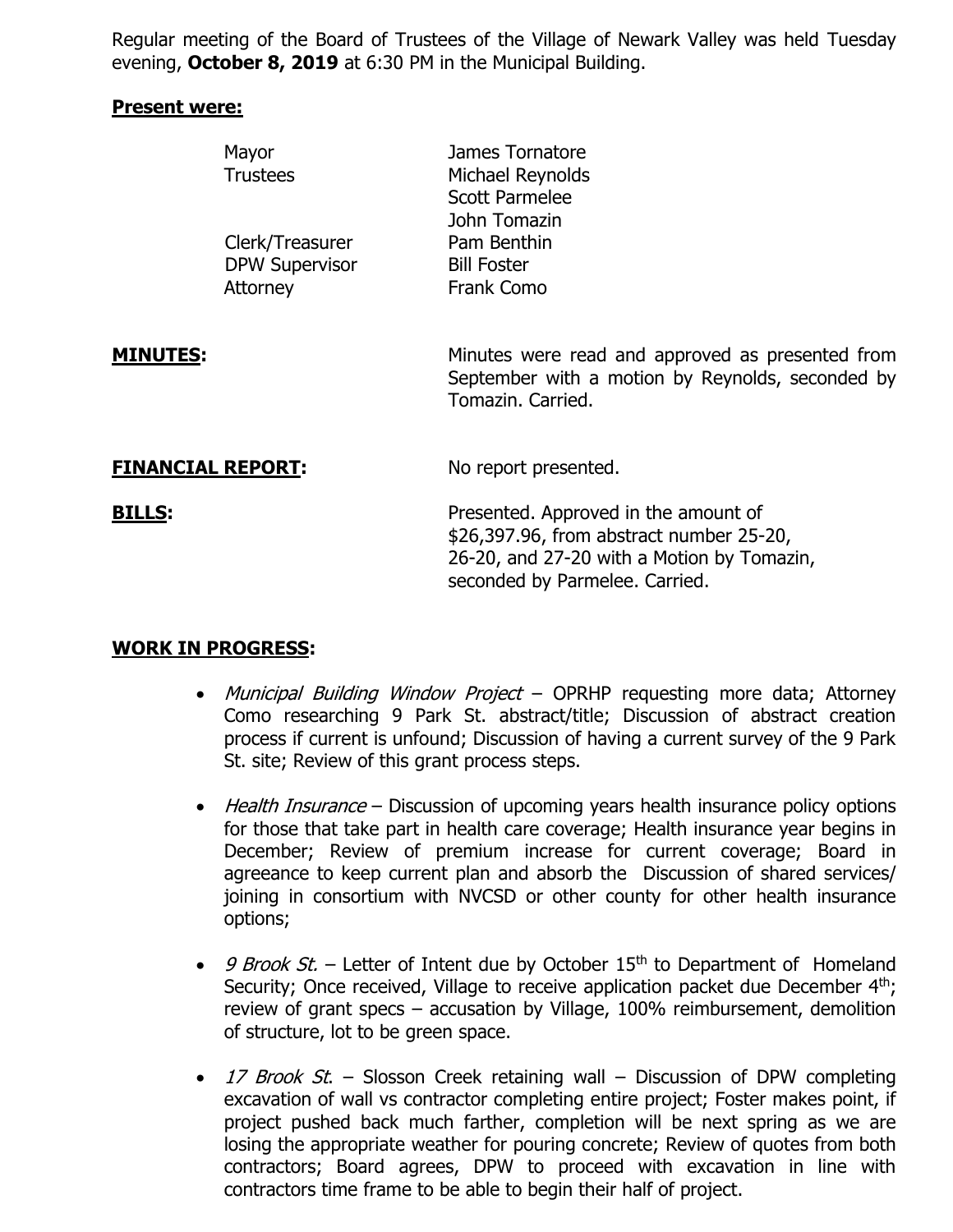• *Smullen Ave. Goats* – Renee Thompson forwarded email from adjacent property owner stating the Thompsons had permission to use the land for the housing and pasturing of her goats, Renee not in attendance due to good weather allowing time to work on the relocation of goats. Board determines that a more official document with signatures of both parties involved be provided as proof of agreeance for the land use. This to be communicated to Renee by office personnel.

# **GUESTS/Privilege of the Floor:**

- Carol Forde Tappan-Spaulding Library recommending Lisa Ann Proctor and Bonnie Mider as candidates to fill two of the three vacant Library Board Trustee positions. Village Board authorizes these appointments with resolution #25-20.
- Mer Barrett Chamber will not be proceeding with Bingo; Chamber will be taking over most of the Holiday Magic planning and production, The Depot will not be used this year, in turn more activities will be held on the Village Green, Main St. and at the Municipal Building; Monthly Movie Night to be held in the Noble Room beginning October 26<sup>th</sup> with a showing of Abbot & Costello's Jack & the Beanstalk, preceded by a short Mighty Mouse cartoon; Inquired of previous discussion of Village acquiring a projector & screen/smart TV for the Noble Room for all renters to use - Clerk/Treasurer will access during the upcoming budget planning process for 2020-2021.

### **NEW BUSINESS:**

| RESOLUTION #25-20 | Appointment of Tappan-Spaulding Library Board of<br>Trustees candidates (Copy attached) – adopted with a<br>motion by Tomazin, seconded by Reynolds. Roll call<br>vote. Reynolds, Parmelee, Tomazin, Tornatore. - Yes.<br>0 - No, Alexander - Excused. Carried.                                                              |
|-------------------|------------------------------------------------------------------------------------------------------------------------------------------------------------------------------------------------------------------------------------------------------------------------------------------------------------------------------|
| RESOLUTION #26-20 | Authorization for the Clerk/Treasurer to act as the sub<br>applicant for a FEMA grant leading to the acquisition<br>of 9 Brook St. (Copy attached) – adopted with a<br>motion by Parmelee, seconded by Tornatore. Roll call<br>vote. Reynolds, Parmelee, Tomazin, Tornatore. - Yes.<br>0 - No, Alexander - Excused. Carried. |
| RESOLUTION #27-20 | Authorization for the Mayor to sign Master Contract<br>with OPRHP for the Municipal Building Window<br>Restoration project (Copy attached) – adopted with a<br>motion by Reynolds, seconded by Tomazin. Roll call<br>vote. Reynolds, Parmelee, Tomazin, Tornatore. - Yes.<br>0 - No, Alexander - Excused. Carried.           |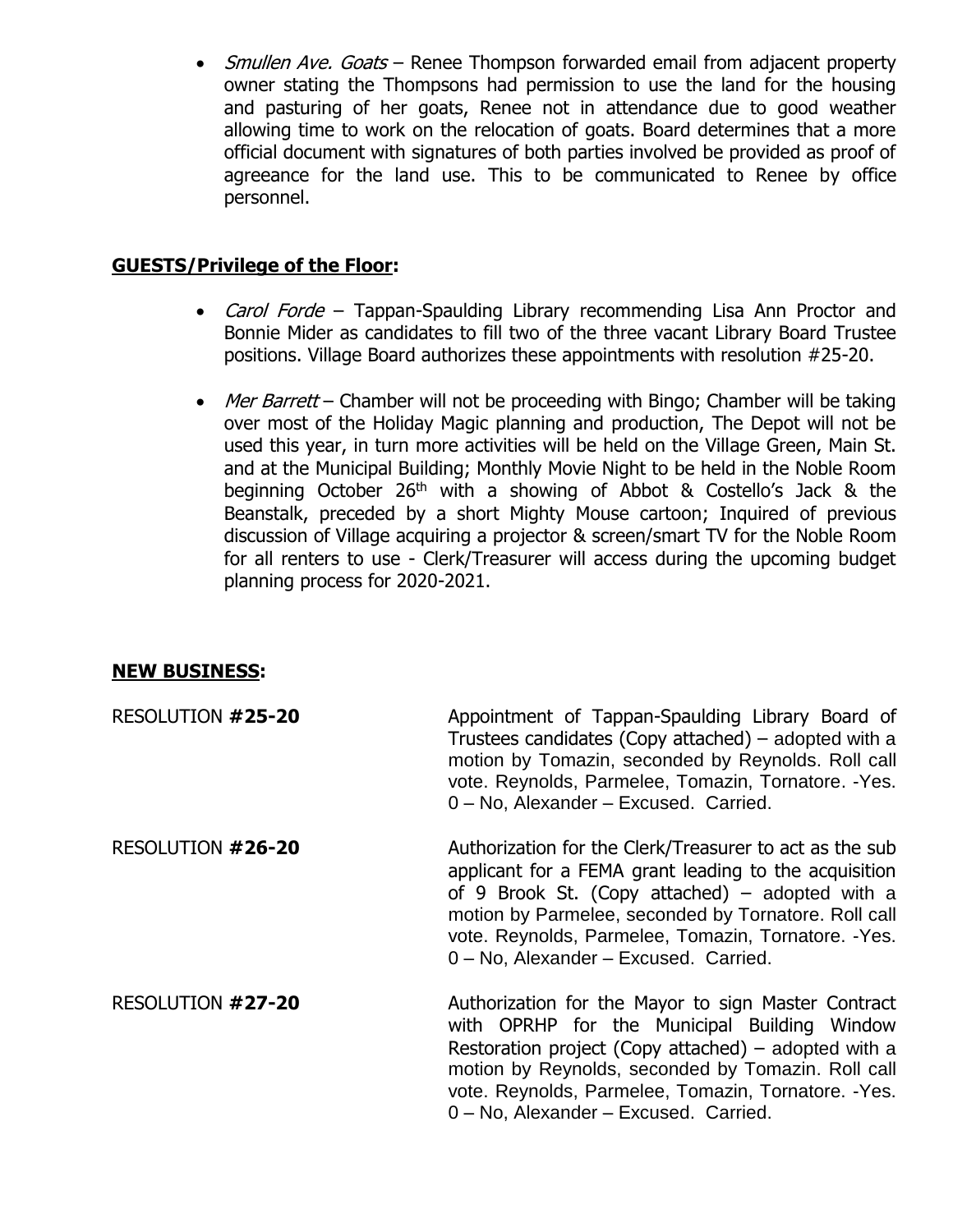### **COMMITTEE REPORTS:**

- Code Enforcement Foster/Parmelee Review of open/closed permit report; Violations have been sent for overgrown trees/bushes;
- Public Works Foster/Alexander Water samples, hydrant checks, mowing village/code properties, brush/ leaves collection complete; Storm damage clean up complete; Prepping of DPW lot for roof contractors; clearing of sidewalks from code violations in process; Stop sign at Watson Ave. & Elm St. replaced; Acquiring quotes for Kubota repair parts; Trout Ponds Park bathrooms closed for the season; Boarded up 58 Whig St; Pole saw out for repair, heavily used with storm clean up and completing of code violations.
- Personnel Tornatore/Alexander work in progress
- R.E.A.P Tornatore work progressing on County shared services of Code Enforcement Officer; CEO Foster to be interviewed Friday for input on the project.
- Police Reynolds Police coverage has been requested for Halloween and Holiday Magic.
- Clerk Benthin Training of personnel continues; working with insurance on claim for Trout Ponds Park storm damage; Final tax reminder letters sent; Prepping for budget planning; Review of loss/return of AIM funding;

## **BOARD COMMENTS/CONCERNS:**

- Trustee Tomazin since the Northern Tioga Chamber has volunteered time & supplies to paint the side hallway leading to the EMS garage in the MB can the Village look into replacing the well-worn blue carpet as well as the bathroom linoleum making the building spaces more presentable.
- Discussion/Review of the Village budget process by Mayor Tornatore; Trustees to determine 'wish list' of projects/tasks to complete in the upcoming 2020-2021 year and discuss at next work session meeting as to all be on the same page; Discussion of spending responsibly, Village has five months left in current budget year and has incurred a handful of non-budgeted large expenses i.e. DPW barn roof, 17 Brook St. wall.
- Discussion of changing the status of the Village being a 'Dry Town'